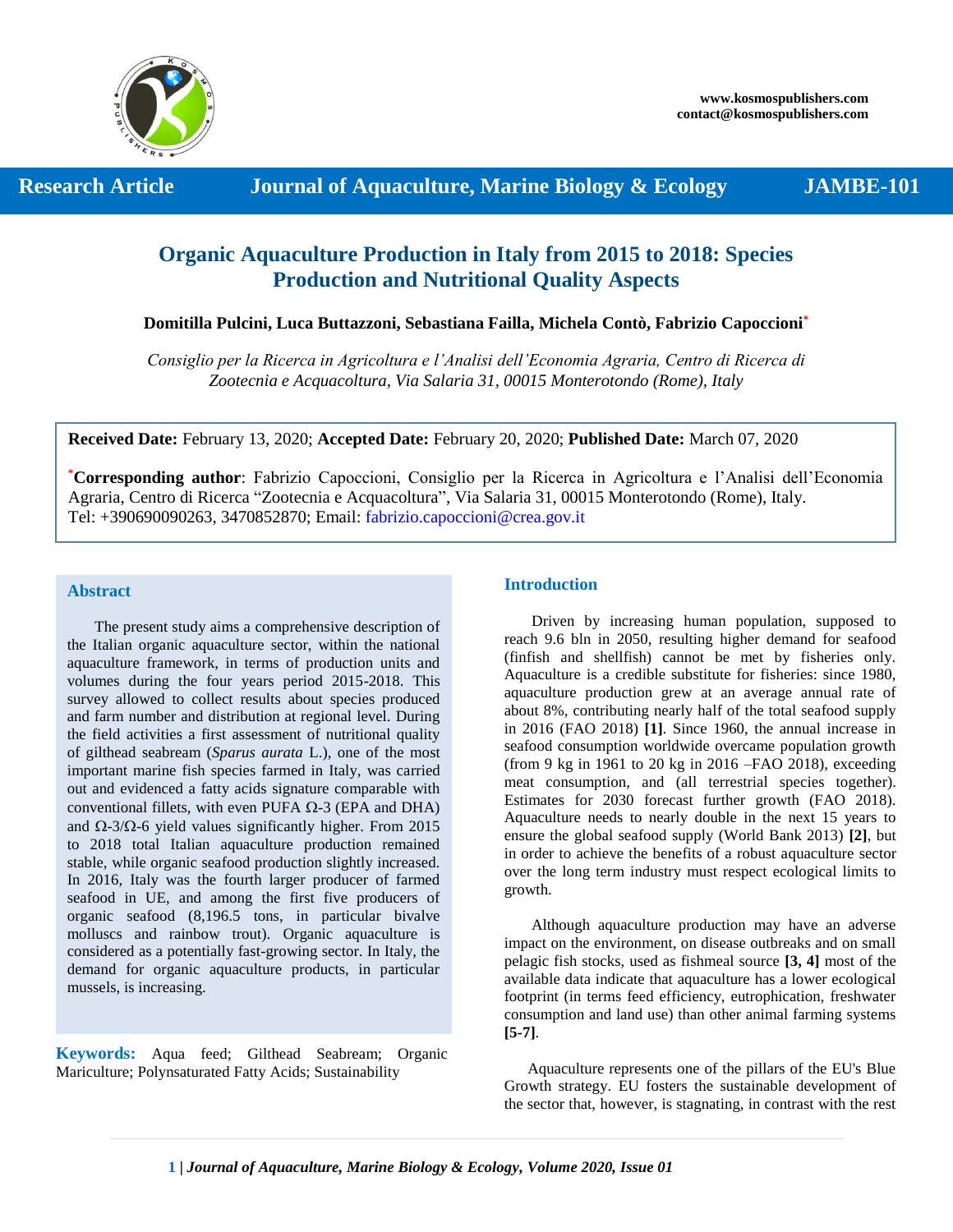of the world **[8, 9]**. Local and sustainable seafood is even more requested by European consumers **[10]**. Specificities of EU aquaculture products (attention to animal health and welfare, high consumer protection standards, reduction of environmental impacts) must be correctly addressed and communicated to consumers, thus improving their competitiveness with imported products (COM (2013) 229 - Strategic Guidelines for the sustainable development of EU aquaculture) **[11, 12]**.

 The EU global organic market is growing at a very high rate (7.4% in 2014), and organic farmland increased by 7.5 million hectares in 2016, one million of which were in Europe. In 2016, after USA, Germany and France were the second and the third largest organic market across all products worldwide. Italy was the sixth country in this rating and Switzerland registered the highest per capita consumption of organic food worldwide in 2016 **[13]**. Production of sustainable and certified seafood has grown rapidly over the past decade, driven mainly by Japan, North America and Europe, and now represents a significant portion of global production. Almost 80% of certified seafood comes from wild catch production, reflecting its major role in the context of sustainability, but certified aquaculture has grown at an average rate of 76% per year from 2003 to 2015. Only 0.3% of the global supply for certified aquaculture came from organic production in 2015 (EUMOFA 2017) **[14]**.

 Organic aquaculture represents one of the models of sustainable aquaculture, combining high environmental standards and carefulness to animal welfare with intensive production. Organic aquaculture is getting established in the main organic food markets: European production increased by 30% annually from 1998 to 2007. This growth is the result of consumer and market reaction to concerns on sustainability, environmental impacts of aquaculture, poor texture of farmed fish, food contamination and animal welfare **[15, 16]**. However, the EU organic production was only 4.7% of the total aquaculture production in 2015 (EUMOFA 2017) **[14]**, despite the expected growth was very higher **[17, 18]**. Several causes might be responsible of the slow growing of organic aquaculture: i) organic farms are less profitable and margin are not enough to cover over-costs linked to organic production **[19]**; ii) the delay with which regulations for production have been issued; iii) lack of harmonization of organic standards for aquaculture certification **[20]**. European organic regulation for aquaculture production came into force in 2007 (EC No. 834/2007) and was successively implemented by EC No. 710/2009. After a more than ten years process of review a text for new organic regulation has been approved (EU No. 2018/848) which shall enter into force on 1<sup>st</sup> January 2021. It represents an important regulatory framework for guiding and controlling food processing activities for organic food, including aquaculture products **[21, 22]**.

 According to the last available EUMOFA report (2017), the top species produced in Europe were salmon (9% of total

# **Copyright: © 2020 Fabrizio Capoccioni \***

EU salmon production), mussel (4%), carp (8%), trout (3%), sea bass and seabream (1%). Italy was rated sixth among the ten countries with the largest aquaculture production worldwide, with about 6,000 tons in 2016 **[13]**. Considering the annual relative increment of organic aquaculture production from 2012 to 2015, Italy experienced a very high increase between 2012 and 2013 (166%), followed by a decrease of 44% in 2013-2014 and of 4% in 2014-2015. Such great oscillation is mainly due to the small number of organic farms which has more than doubled from 17 to 41 between 2013 and 2018 **[23, 24]**.

 In this background, since the standards for organic production have been developed only in recent times and fish feed improvement is ongoing, data about nutritional quality of organic fillets of main farmed species are scarce. Up to date, many studies on the substitution of fishmeal and fish oil, declining in availability and increasing in prices, with vegetable protein sources and plant derived oils in formulated feed for aquaculture have shown limited effects on growth and feed conversion efficiency by fish. However, at the same time, several authors brought to the attention significant effects on the fatty acid composition of the fish fillets **[25]**, mainly affected by fish oil substitution. Vasconi et al. (2017) **[26]** highlighted how the reduction in the use of marine-derivate ingredients in the feed formulation for marine fish had determined a modification in the fatty acid profile of gilthead seabream, with a prevalence of oleic and linoleic acid and a decrease of EPA and DHA in farmed fish. The substitution of fishmeal and fish oil with plant alternatives in conventional feedstuffs has been deeply investigated in the last years, whilst nutrition in organic aquaculture has been poorly studied **[16]**. European regulation requires, for carnivorous species, aquafeeds consisting of fishmeal and fish oil (certified as coming from sustainable fisheries) to maintain animal health and satisfy specific nutritional needs. Plant feed ingredients coming from organic production can be added up to a rate of 60%. Replacement of fish oil with plant derived oils does not seem to affect growth, but the fatty acid profile of the final product is the result of the diet composition, thus reduction in long chain PUFAs could be observed **[25, 27, 28]**.

 The aims of this paper were: 1) to present the most updated picture of the Italian organic aquaculture production (species volumes produced, number of farms and distribution) at regional level, and compare these data with overall production, in order to highlight possible trends; 2) to carry out a first assessment of fatty acids composition in organic fillets of gilthead seabream farmed in a certified off-shore mariculture compared to conventional ones. A well-balanced fatty acids composition ( $\Omega$ -3/ $\Omega$ -6 in particular) is the most important nutritional characteristic in fish fillets, giving an added value to these products. Therefore, such indication is needed to evaluate the nutritional quality of the final product and the intrinsic value carried out by organic aquaculture products.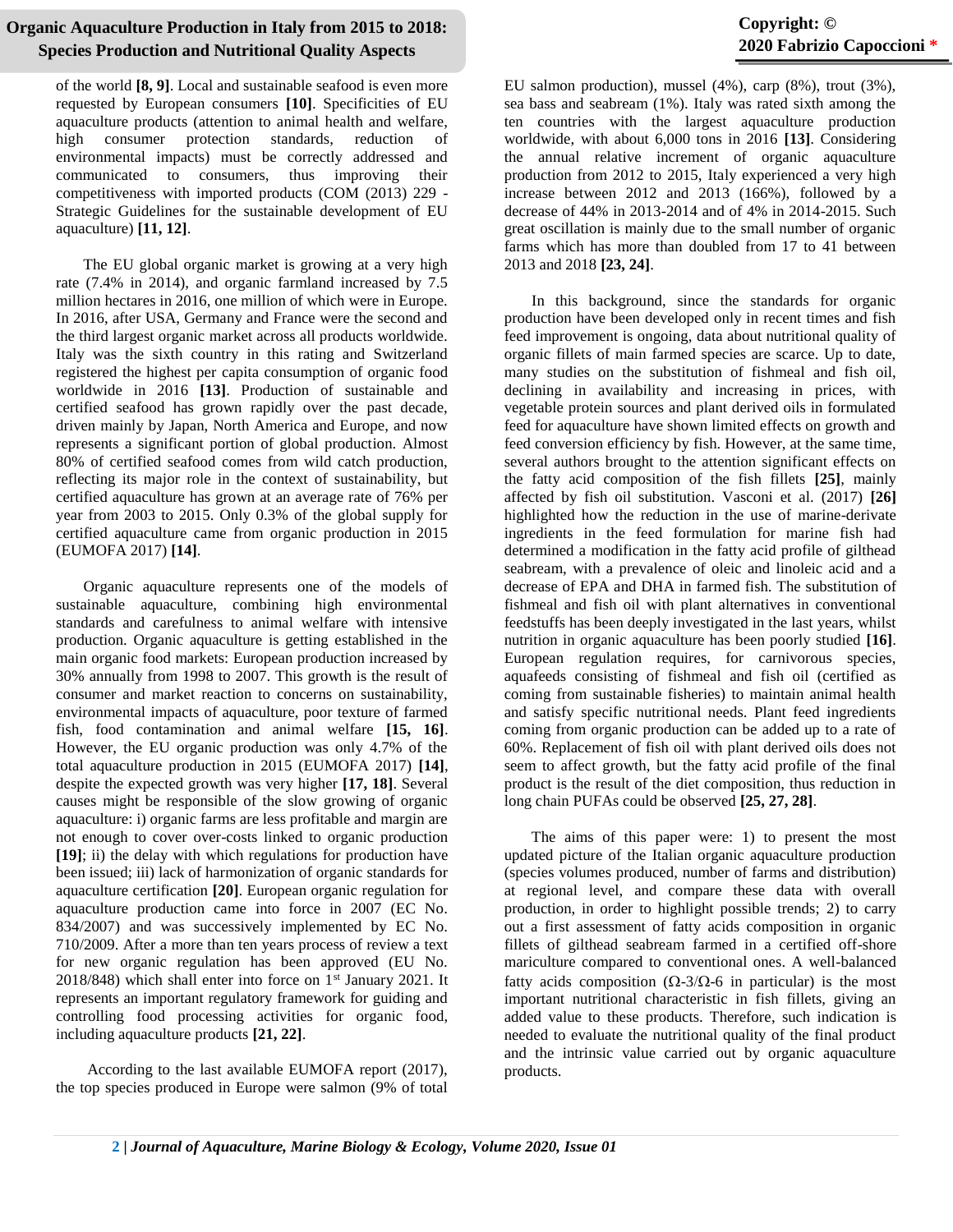#### **Materials and Methods**

#### **Aquaculture Production Data**

 Data on total Italian aquaculture production (2015-2018) were obtained from national data collection program under Reg. EC No. 762/2008. According to this Regulation, the survey was a census personally carried out by data collectors in all the single aquaculture companies registered and active in Italy. Aquaculture production data means the live weight in tons at first sale, which issued as a proxy for the real off-farm production volume. This criterion includes exported production and excludes unsold production. Live weight includes all shells and bones. Only production for human consumption is considered, while ornamental or functional species, as well as feed production, are excluded.

 Detailed data on Italian organic aquaculture (number of certified farms, certification bodies, species produced, total and commercialized annual production) were commissioned for the first time by the Italian Ministry of Agriculture under the BioBreed-H2O Project for the biennium 2015-2016. The list of certified farms has been built cross-referencing data from the aquaculture data collection (EC No. 762/2008) and checklists provided both by certification bodies and by the National Information System on Organic Agriculture (SINAB). The survey was a census, and each company was directly contacted in order to fill a questionnaire about information above mentioned. Total organic aquaculture production of main species has also been preliminary collected under the national data collection program (Reg. EC No. 762/2008) in the 2018.

### **Nutritional Quality of Organic Seabream Fillets**

 A first assessment of nutritional quality of organic gilthead seabream (*Sparus aurata*, L.) was carried out on samples provided by a commercial Italian mariculture, Cooperativa Maricoltura e Ricerca, located at Capraia island (within the National Park of Tuscan Archipelago), Tuscany. The farm has eight 22 m diameter sea cages located in the Portovecchio bay, over a 40 m depth sea bottom. Fish density did not exceed 15  $\text{kg}\cdot\text{m}^{-3}$ . One of the cages was assigned to seabream organic production, certified by CCPB S. r. l., based on EC No. 834/2007 (recently amended by EU No. 2018/848, entering into force in 2021) and EC No. 710/2009. Conventional and organic seabream fillets, differing only for the feed formula, were compared in terms of nutritional quality. Organic fish was fed with a certified organic aqua feed for marine species (Skretting Emerald Marine®). Conventional fish was fed with a fish meal and oil based aqua feed for marine fish (Skretting MRF Marine 3P®). A total of eight specimens at commercial size (n=4 for each treatment, conventional vs. organic) were sampled and live chilled in ice bath during commercial catch operation. Fish were filleted and fillets stored at -80°C until laboratory analysis to evaluate nutritional quality were carried out. Proximate analysis

(AOAC, 1995) **[29]**, fatty acids composition **[30]** and total phosphorous content (AOAC 1995) were determined in organic and conventional fish fillets and feedstuffs. Nonparametric Mann-Whitney test was performed to test differences between treatments in fillet lipid content and between each fatty acid content. Statistics were performed using Stat view (SAS).

### **Results and Discussion**

#### **Italian Aquaculture Production (2015-2018)**

 Total Italian aquaculture production during the four years period considered in this study remained almost constant between 142,000 and 156,000 tons of live weight. Crustacean farming in Italy is marginal and total production during the reference period ranged between 7 and 15 tons. On the other hand, fish production was stable  $(-50,000-55,000)$  tons), while mollusc sector displayed the highest production but widest fluctuations too (for instance an increase of about 11,000 tons between 2016 and 2017). This may be explained by fluctuating environmental factors that are able to condition shellfish annual production by affecting both natural recruitment and growth performances (i.e. water temperature, pH, phytoplankton concentration) **[31, 32]**. Moreover, also adverse weather conditions could impact shellfish harvesting and production, since in Italy traditional mussel farming is mainly artisanal **[33]**.

 Total organic aquaculture production almost doubled from 2015 (5,477.2 tons) to 2018 (11,163.6 tons). In 2015, 29 organic aquaculture facilities were certified, but only 26 effectively producing. In 2016, the number of certified facilities remained substantially the same (31), 25 of which effectively operating (BioBreed-H2O Research Project) **[34]**. The most represented sector in 2015 and 2016 was mussel farming, with respectively 12 and 14 certified farms (10 active in 2016), followed by aquaculture in transitional waters ("vallicoltura", i.e. fish farming in coastal lagoons, 11 and 10 certified "valli", respectively in 2015 and 2016), mariculture (just one off-shore sea-cage system in 2015 and three, two of which active, in 2016), and three trout farms. In 2018 the number of organic certified farms was 31 (data from national aquaculture data collection - EC No. 762/2008). For the 2015- 2016 and 2018, a deeper detailed picture was achieved about organic production, as reported below.

### *Molluscs*

 Italian certified farms in 2016 produced three bivalve molluscs' species: *Mytilus galloprovincialis*, *Ruditapes philippinarum* and *Ostrea edulis*. The 14 facilities were located mainly in the north of Italy (Veneto and Emilia Romagna), only one in the south of the country (Puglia) **(Figure 1)**. Compared to 2015, the number of certified farms decreased from 19 to 15. For 2015, data about annual production volumes were available for 12 farms, while for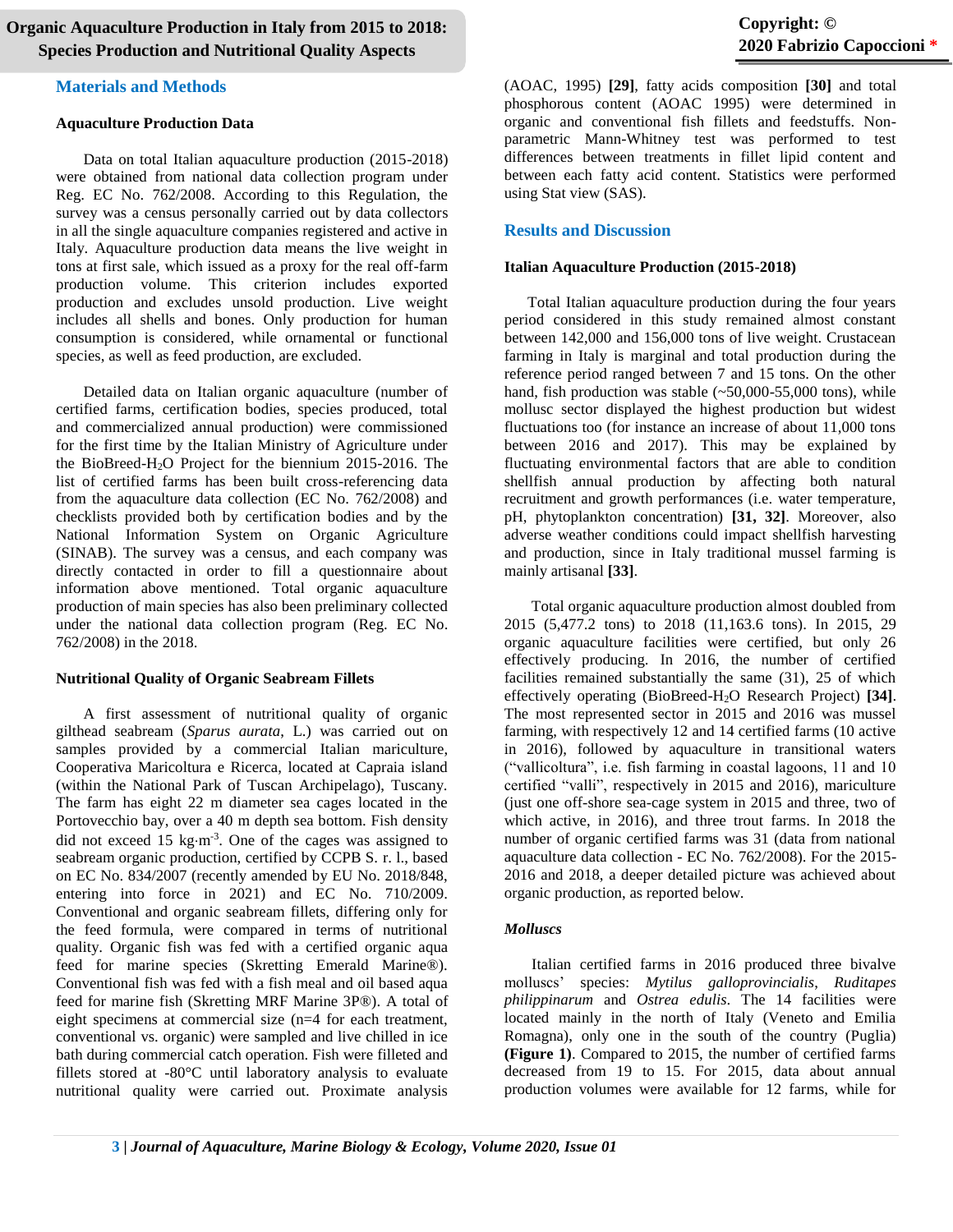# **Copyright: © 2020 Fabrizio Capoccioni \***

2016 nine farms provided data **(Table 1)**. Mussel production has steadily increased, with 4,877.0 tons in 2015 (5.3% of total molluscs' aquaculture production), 6,143.15 in 2016 (7.3% of total molluscs' aquaculture production) and 7758, 2 in 2018 (8.4% of total molluscs' aquaculture production). Clam farming had an exponential increase, from 20.0 tons in 2015, 278.6 in 2016, to 2 and 290.7 in 2018. Such increase can be explained by the fact that in 2017 a certified clam hatchery started the production and supplied several organic farms in the upper Adriatic coast. Oyster represent a very small and steadily production in Italy (4.5-5.0 tons), but demand for European flat oyster is increasing due to the health issues plaguing cupped oyster (*Crassostea gigas*). One of the molluscs farming was specifically dedicated to larval clam farming, and production started in 2017.



**Figure 1:** Number and geographical distribution of Italian organic farms and production volumes (metric tons) per species per region (year 2016).

#### **Fish**

 Italian organic fish aquaculture production is dominated by rainbow trout (*Oncorhynchus mykiss*). Organic production of this species was constant: 349.8 tons in 2015 (1% of total rainbow trout Italian aquaculture production – 36,345.0 tons), 353.1 tons in 2016 (1.5% of total rainbow trout Italian aquaculture production  $-35,655.0$  tons) and 322.5 tons in 2018 (1.05% of total rainbow trout Italian aquaculture production – 33,806.1 tons). Three farms were certified for organic production in 2016, located in Lazio, Veneto and Trentino-Alto Adige **(Figure 1)**.

 Organic aquaculture of marine fish showed an appreciable increase in 2018 with respect of 2015 and 2016, considering that in 2018 only main species have been assessed (572.9, 595.5, 669.5 tons for 2015, 2016 and 2018, respectively). Italian certified farms in 2016 produced two marine fish species (*Sparus aurata* and *Dicentrarchus labrax*), several brackish species (Mugilidae and *Atherina boyeri*) and one catadromous species (*Anguilla anguilla*), some of them with very marginal production volumes. The 12 facilities were located mainly in the north of Italy (Veneto and Emilia Romagna), two in the centre (Toscana and Sardegna), and one in south Italy (Calabria) **(Figure 1)**. Three of the abovementioned facilities are off-shore sea cages, the other nine are certified "valli". Data about annual production volumes were available for 10 farms. Production was dominated by gilthead seabream, with 133.8 tons in 2015 (1.8% of total *S. aurata* aquaculture production – 7,350.00 tons), 137.0 in 2016 (1.8% of total *S. aurata* aquaculture production – 7,600.00 tons) and 222.5 in 2018 (3% of total *S. aurata* aquaculture production – 7,316.3 tons). European seabass had a marginal role in organic production in 2015 and 2016 (9.5 and 10.4 tons respectively), but in 2018 production reached 124.5 tons (2.2% of total *D. labrax* aquaculture production – 5, 738, 1). A certified mariculture, in fact, finished the growth phase and started to sell product. Mullets, sand smelt and European eel were typical brackish water productions, with a limited local market and very marginal production **(Table 1)**.

**4 |** *Journal of Aquaculture, Marine Biology & Ecology, Volume 2020, Issue 01*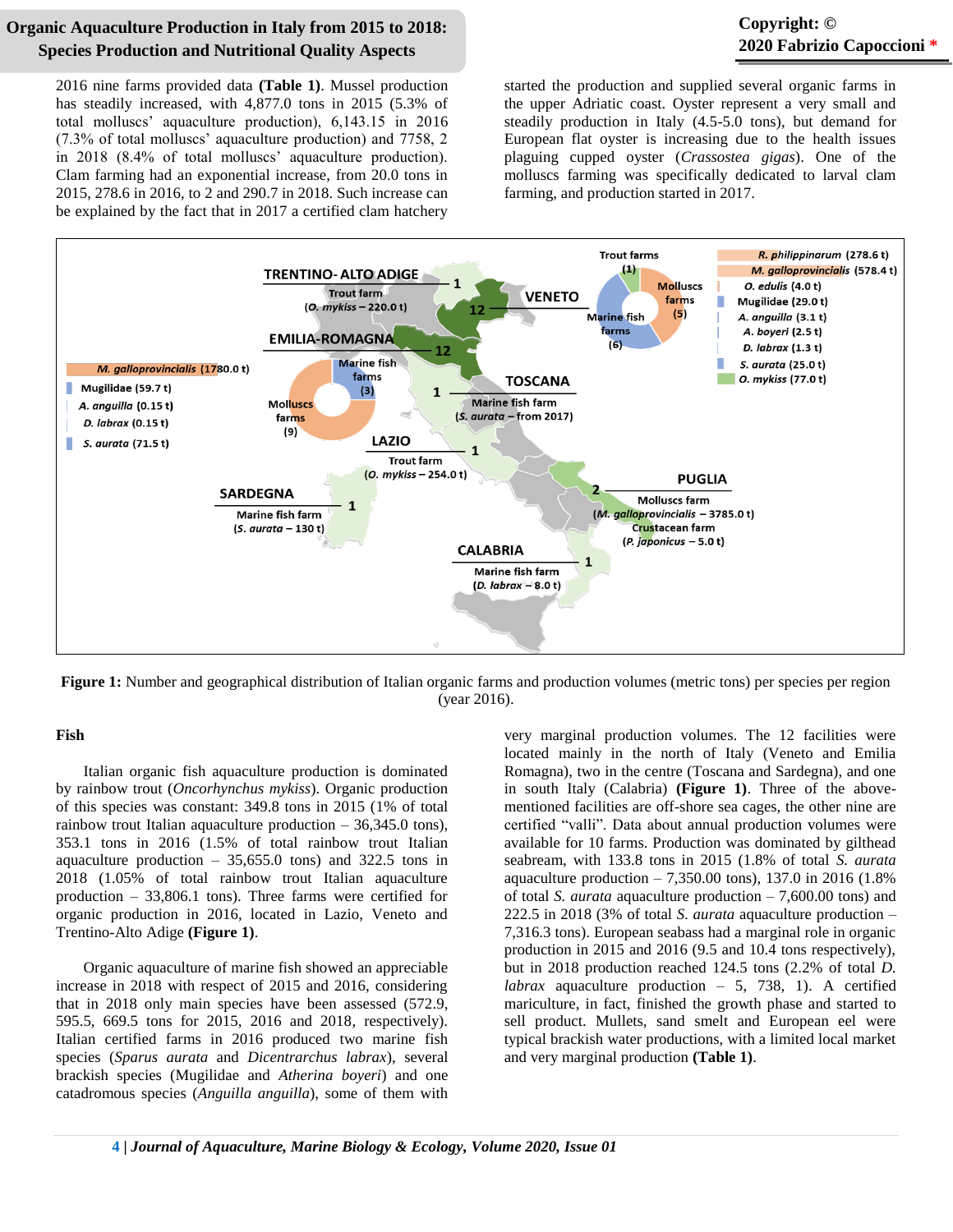|                                             | 2015      | 2016      | 2017      | 2018      |
|---------------------------------------------|-----------|-----------|-----------|-----------|
| Total aquaculture production (tons)         | 148,138.8 | 141,897.8 | 156,307.2 | 142,726.4 |
| Fish                                        | 55,251.7  | 53,803.8  | 55,271.5  | 50,163.0  |
| Mollusc                                     | 92,872.0  | 88,805.6  | 99,738.2  | 92,550.8  |
| Crustacean                                  | 15.2      | 8.4       | 7.4       | 12.6      |
| Total organic aquaculture production (tons) | 5,477.2   | 8,960.4   | <b>NA</b> | 9,765.6   |
| Number of certified organic farms           | 29        | 31        | NA        | 31        |
| Oncorhynchus mykiss                         | 349.8     | 353.1     |           | 322.5     |
| Dicentrarchus labrax                        | 9.5       | 10.4      |           | 124.5     |
| Sparus aurata                               | 133.8     | 137.0     |           | 222.5     |
| Anguilla anguilla                           | 1.2       | 3.6       |           | NA        |
| Mugilidae                                   | 78.6      | 88.9      |           | <b>NA</b> |
| Atherina boyeri                             | 0.0       | 2.5       |           | <b>NA</b> |
| <b>Salvelinus</b>                           | 1.0       | 0.0       |           | <b>NA</b> |
| Mytilusgallo provincialis                   | 4,877.0   | 8,092.4   |           | 7,758.2   |
| Ostrea edulis                               | 1.3       | 4.0       |           | 13        |
| Ruditapes philippinarum                     | 20.0      | 263.6     |           | 1,320.4   |
| Penaeus japonicus                           | 5.0       | 5.0       |           | 4.5       |

**Table 1:** Production volumes (metric tons) for Italian aquaculture (2015-2018; source: Data collection program under Reg. EC No 762/2008, updated to January 2020) and organic aquaculture (2015-2018).

### *Crustaceans*

 Italian crustacean production, even if increasing in the last years (from 9.4 tons in 2013 to 15.2 tons in 2016), is of minor relevance respect to the other productions. There is only one organic extensive farm producing *Penaeus japonicus* (about 5 tons, between 2015 and 2018), located in Puglia.

### **Nutritional Quality of Organic Gilthead Seabream**

 Results of nutritional quality analysis of feedstuffs and gilthead seabream fillets are detailed in **Table 2**. Statistical differences were tested between *S. aurata* fillets organically and conventionally farmed. Crude protein, lipids and ash did not show any significant difference between groups, while, among FAs,  $\Omega$ -3 and  $\Omega$ -3/ $\Omega$ -6 yield values were significantly higher in organic fillets. Focusing on single FAs, organic fillets showed significantly higher amounts of PUFA  $\Omega$ -3 (EPA:  $145.36 \pm 36.0$  mg· $100g^{-1}$  in conventional fillets versus 371.15  $\pm$  56.57 mg·100g<sup>-1</sup> in organic ones; DHA: 421.31  $\pm$ 120.96 mg·100g<sup>-1</sup> in conventional fillets versus  $762.10 \pm 96.32$ mg $\cdot 100g^{-1}$  in organic ones), and on the other hand,  $\Omega$ -6 PUFAs displayed significantly lower values with respect of those conventionally farmed.

 Although these differences could primarily be due to aqua feeds formulations, the case of organic gilthead seabream investigated in this study is an example of how combined advances in organic feed formulation and good farming practices could result in higher levels of essential  $\Omega$ 3 fatty acids (EPA, DPA and DHA) **(Table 2)**. This leads to a more balanced  $\Omega$ 3/ $\Omega$ 6 ratio, as previously reported for organic seabream juveniles **[35]**, and as recommended in order to prevent many chronic diseases of high prevalence in Western societies **[36]**.

|            | <b>Conventional</b><br><b>Aquafeed</b> | Organic<br><b>Aquafeed</b> | <b>Conventional</b><br><b>Seabream</b>                       | <b>Organic Seabream</b>                                    |
|------------|----------------------------------------|----------------------------|--------------------------------------------------------------|------------------------------------------------------------|
|            |                                        |                            | $(n = 8)$<br>$SL = 32.35 \pm 1.63$<br>$W = 882.07 \pm 84.86$ | $(n=8)$<br>$SL = 29.25 \pm 0.96$<br>$W = 659.50 \pm 26.15$ |
| Dry Matter | 92.67 %                                | 91.34 %                    | 28.29 %                                                      | 25.53 %                                                    |
| Moisture   | 7.33 %                                 | 8.66%                      | 74.47 %                                                      | 71.71 %                                                    |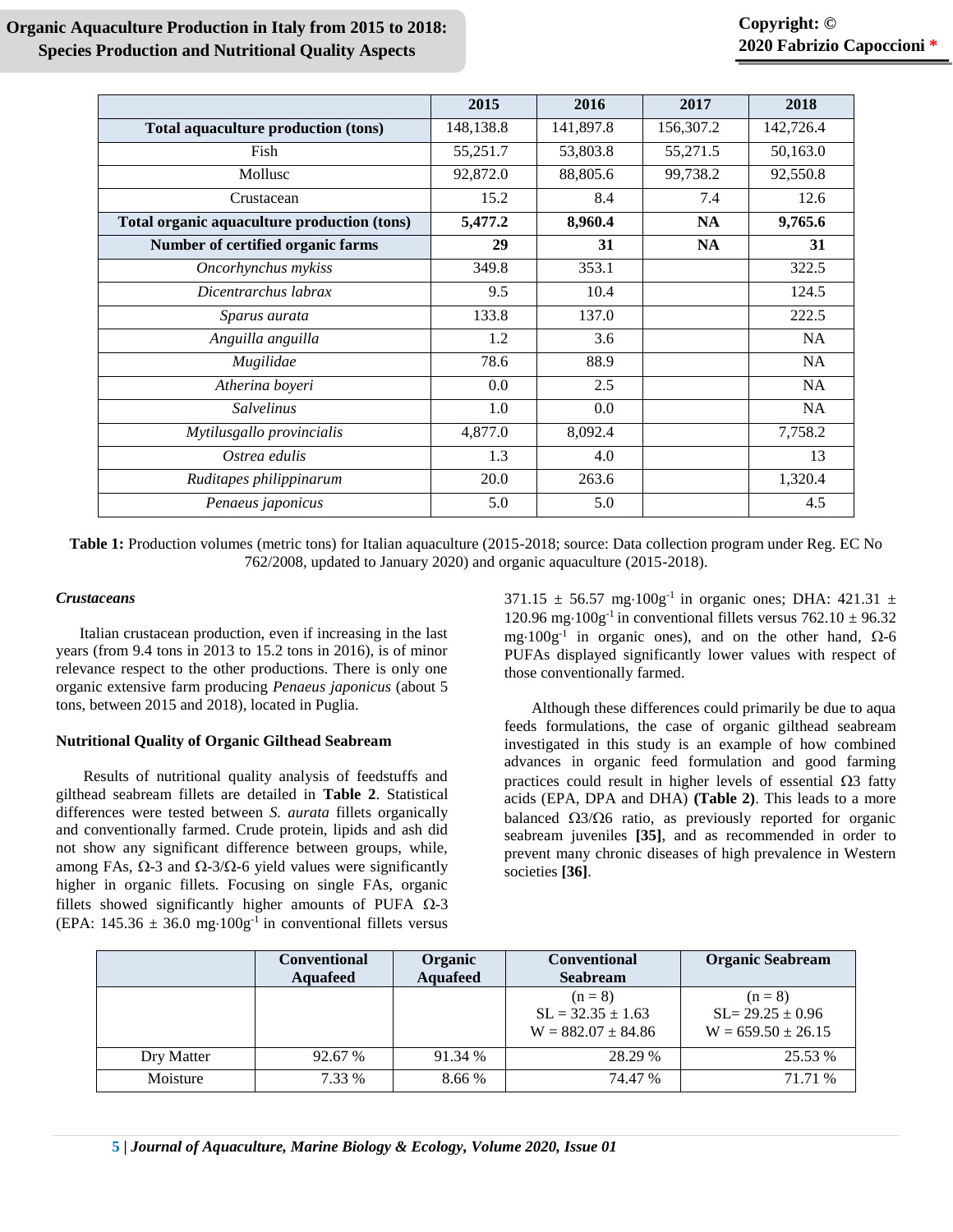# **Copyright: © 2020 Fabrizio Capoccioni \***

| Ash                                                                                                                           | 6.83 %  | 10.49 % | 1.53 %             | 1.33 %              |  |  |
|-------------------------------------------------------------------------------------------------------------------------------|---------|---------|--------------------|---------------------|--|--|
| Crude Protein                                                                                                                 | 64.82 % | 59.61 % | 19.01 %            | 22.07 %             |  |  |
| Crude Fiber                                                                                                                   | 3.5 %   | 3.0 %   | $0.0\%$            | $0.0\%$             |  |  |
| Lipid Content                                                                                                                 | 17.52 % | 18.24 % | $4.99 \pm 1.92$ %  | $4.89 \pm 0.49$ %   |  |  |
| Phosphorous                                                                                                                   | 0.94    | 1.47    | $221.12 \pm 37.11$ | $281.12 \pm 22.86*$ |  |  |
| <b>SFA</b>                                                                                                                    | 15.35 % | 21.95 % | $17.23 \pm 0.70$ % | $19.04 \pm 0.48$ %  |  |  |
| <b>MUFA</b>                                                                                                                   | 39.75 % | 27.13 % | $41.71 \pm 0.92$ % | $34.35 \pm 0.98$ %  |  |  |
| <b>PUFA</b>                                                                                                                   | 44.89 % | 50.92 % | $41.07 \pm 1.51$ % | $46.61 \pm 1.11$ %  |  |  |
| $\Omega$ -6                                                                                                                   | 24.87 % | 24.91 % | $18.77 \pm 0.30$ % | $12.63 \pm 0.91$ %  |  |  |
| $\Omega$ -3                                                                                                                   | 19.54 % | 25.4 %  | $21.46 \pm 1.34$ % | $33.19 \pm 1.94$ %* |  |  |
| EPA                                                                                                                           | 3.59 %  | 6.80 %  | $2.11 \pm 0.10 \%$ | $5.76 \pm 0.58$ %   |  |  |
| <b>DHA</b>                                                                                                                    | 2.78 %  | 3.54 %  | $6.27 \pm 0.70$ %  | $12 \pm 1.12$ %     |  |  |
| $\Omega$ -3/ $\Omega$ -6                                                                                                      | 0.79    | 1.02    | 1.14               | $2.63*$             |  |  |
| $SL =$ Standard Length (cm); W = Weight (g). * indicates statistically significant differences (p < 0.05, Mann-Whitney test). |         |         |                    |                     |  |  |

**Table 2:** Proximate analysis (%), phosphorous content (g/100g) and fatty acids composition (in %) of organic and conventional feedstuffs and seabream fillets (mean  $\pm$  SD).

 Moreover, in organic seabream fillets, higher, even if not statistically significant, levels of phosphorus have been found. Phosphorous is a chemical element that is essential to life because of its role in numerous key molecules, required in large amounts by living organisms. Although results obtained are limited to a single Italian organic fish farm, this case study is emblematic: organic certification symbolizes sustainability of raw materials used for feed formulation, fish welfare and nutritional quality of end products.

# **Conclusions**

 Organic production should combine best environmental and climate action practices, high level of biodiversity, the preservation of natural resources and the application of high animal welfare standards and high production standards (EC No. 834/2007). Data about Italian organic aquaculture collected from 2015 to 2018 showed that this production is still a small percentage of total aquaculture production. This situation is consistent with European markets, where it remains at low volumes in absolute terms **[19]**. At present, the national aquaculture statistics data collection under Regulation (EC) No 762/2008 does not foresee any specific request for reporting data on organic production (i.e., volumes in tons, value in euro/tons and number of production units). In fact, data collection about organic seafood production has been carried out only under specific and time-limited surveys, but, considering that this sector is relatively young and the expected growth is high **[37]**, such data should be included within the EUROSTAT yearly data collection, in order to monitor the evolution of European organic aquaculture.

 Concerning the nutritional qualities of organic final products, further research on the effects of fish diets on the organoleptic characteristics of fillets are needed to give an added value to final products, in order to improve competitiveness and profitability of organic fish farming.

### **Disclosure Statement**

 The authors declare that they have no conflict of interest or benefit that would be arisen from the direct applications of this research.

## **Ethical Approval**

This article does not contain any studies with animals performed by any of the authors.

## **Acknowledgments**

 This work was supported by the Italian "Ministero delle politiche agricole, alimentari e forestali (Mipaaf)" [Project BioBreed-H2O, DM n. 89486; Project AQUADATA; DM n.22660].

## **References**

- **1.** [FAO \(2018\) The State of World Fisheries and](http://www.fao.org/3/i9540en/i9540en.pdf)  [Aquaculture. Food and Agriculture Organization of the](http://www.fao.org/3/i9540en/i9540en.pdf)  [United Nations, Rome.](http://www.fao.org/3/i9540en/i9540en.pdf)
- **2.** [World Bank 2013 Fish to 2030. Prospects for Fisheries](https://openknowledge.worldbank.org/handle/10986/17579)  [and Aquaculture. Agriculture and environmental services](https://openknowledge.worldbank.org/handle/10986/17579)  [discussion paper No. 3. Washington, DC.](https://openknowledge.worldbank.org/handle/10986/17579)
- **3.** [Naylor RL, Goldburg RJ, Primavera JH, Kautsky N,](https://www.ncbi.nlm.nih.gov/pubmed/10890435)  [Beveridge MCM, et al, \(2000\) Effect of aquaculture on](https://www.ncbi.nlm.nih.gov/pubmed/10890435)  [world fish supplies. Nature 405:1017-1024.](https://www.ncbi.nlm.nih.gov/pubmed/10890435)
- **4.** [Sapkota A, Sapkota AR, Kucharski M, Burke J,](https://www.ncbi.nlm.nih.gov/pubmed/18565584)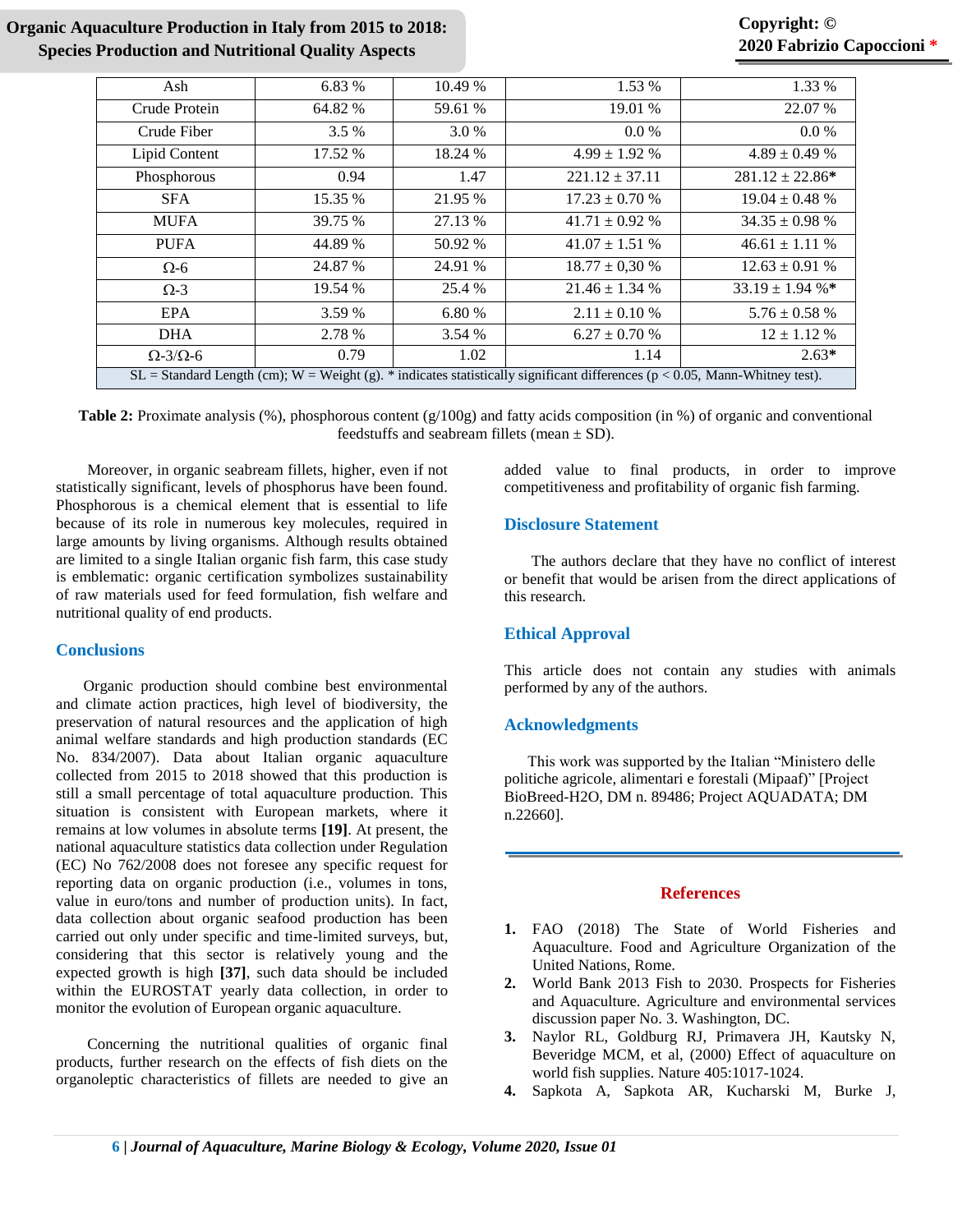[McKenzie S, et al. \(2008\) Aquaculture practices and](https://www.ncbi.nlm.nih.gov/pubmed/18565584)  [potential human health risks: current knowledge and](https://www.ncbi.nlm.nih.gov/pubmed/18565584)  [future priorities. Environ Int 34: 1215-1226.](https://www.ncbi.nlm.nih.gov/pubmed/18565584)

- **5.** [Boyd CE, Tucker C, Mcnevin A, Bostick K, Clay J](https://www.tandfonline.com/doi/abs/10.1080/10641260701624177)  [\(2007\) Indicators of resource use efficiency and](https://www.tandfonline.com/doi/abs/10.1080/10641260701624177)  [environmental performance in fish and crustacean](https://www.tandfonline.com/doi/abs/10.1080/10641260701624177)  [aquaculture. Rev Fish Sci 15: 327-360.](https://www.tandfonline.com/doi/abs/10.1080/10641260701624177)
- **6.** [Hall SJ, Delaporte A, Phillips MJ, Beveridge M, O'Keefe](https://www.researchgate.net/publication/227642849_Blue_Frontiers_Managing_the_Environmental_Costs_of_Aquaculture)  [M, et al. \(2011\) Blue frontiers: Managing the](https://www.researchgate.net/publication/227642849_Blue_Frontiers_Managing_the_Environmental_Costs_of_Aquaculture)  [Environmental Costs of Aquaculture. WorldFish](https://www.researchgate.net/publication/227642849_Blue_Frontiers_Managing_the_Environmental_Costs_of_Aquaculture) Center, [Penang, Malaysia.](https://www.researchgate.net/publication/227642849_Blue_Frontiers_Managing_the_Environmental_Costs_of_Aquaculture)
- **7.** [Lorenzen K, Beveridge MCM, Mangel M \(2012\)](https://www.ncbi.nlm.nih.gov/pubmed/22221879)  [Cultured fish: Integrative biology and management of](https://www.ncbi.nlm.nih.gov/pubmed/22221879)  [domestication and interactions with wild fish. Biol Rev](https://www.ncbi.nlm.nih.gov/pubmed/22221879)  [87: 639-660.](https://www.ncbi.nlm.nih.gov/pubmed/22221879)
- **8.** [EU 2007 Council Regulation \(EC\) No 834/2007 of 28](https://www.wipo.int/edocs/lexdocs/laws/en/eu/eu122en.pdf)  [June 2007 on Organic Production and Labelling of](https://www.wipo.int/edocs/lexdocs/laws/en/eu/eu122en.pdf)  [Organic Products and Repealing Regulation \(EEC\) No](https://www.wipo.int/edocs/lexdocs/laws/en/eu/eu122en.pdf)  [2092/91. Official Journal of the European Union,](https://www.wipo.int/edocs/lexdocs/laws/en/eu/eu122en.pdf)  [Luxembourg.](https://www.wipo.int/edocs/lexdocs/laws/en/eu/eu122en.pdf)
- **9.** [EU 2009 Commission Regulation \(EC\) No 710/2009 of 5](https://eur-lex.europa.eu/LexUriServ/LexUriServ.do?uri=OJ:L:2009:204:0015:0034:EN:PDF)  [August 2009 Amending Regulation \(EC\) No 889/2008](https://eur-lex.europa.eu/LexUriServ/LexUriServ.do?uri=OJ:L:2009:204:0015:0034:EN:PDF)  [Laying Down Detailed Rules for the Implementation of](https://eur-lex.europa.eu/LexUriServ/LexUriServ.do?uri=OJ:L:2009:204:0015:0034:EN:PDF)  [Council Regulation \(EC\) No 834/2007, as Regards](https://eur-lex.europa.eu/LexUriServ/LexUriServ.do?uri=OJ:L:2009:204:0015:0034:EN:PDF)  [Laying Down Detailed Rules on Organic Aquaculture](https://eur-lex.europa.eu/LexUriServ/LexUriServ.do?uri=OJ:L:2009:204:0015:0034:EN:PDF)  [Animal and Seaweed Production. Official Journal of the](https://eur-lex.europa.eu/LexUriServ/LexUriServ.do?uri=OJ:L:2009:204:0015:0034:EN:PDF)  [European Union, Luxembourg.](https://eur-lex.europa.eu/LexUriServ/LexUriServ.do?uri=OJ:L:2009:204:0015:0034:EN:PDF)
- **10.** [Zander K, Feucht Y \(2018\) Consumers' Willingness to](https://www.tandfonline.com/doi/full/10.1080/08974438.2017.1413611)  [Pay for Sustainable Seafood Made in Europe. J int food](https://www.tandfonline.com/doi/full/10.1080/08974438.2017.1413611)  [agribus mark 30: 251-275.](https://www.tandfonline.com/doi/full/10.1080/08974438.2017.1413611)
- **11.** [COM 2013 229 final. Communication from the](https://www.eea.europa.eu/policy-documents/com-2013-229-final)  [Commission to the European Parliament, the Council, the](https://www.eea.europa.eu/policy-documents/com-2013-229-final)  [European Economic and Social Committee and the](https://www.eea.europa.eu/policy-documents/com-2013-229-final)  [Committee of the Regions. Strategic Guidelines for the](https://www.eea.europa.eu/policy-documents/com-2013-229-final)  [sustainable development of EU aquaculture.](https://www.eea.europa.eu/policy-documents/com-2013-229-final)
- **12.** [COM 2012 494 final. Communication from the](https://ec.europa.eu/maritimeaffairs/sites/maritimeaffairs/files/docs/body/com_2012_494_en.pdf)  [Commission to the European Parliament, the Council, the](https://ec.europa.eu/maritimeaffairs/sites/maritimeaffairs/files/docs/body/com_2012_494_en.pdf)  [European Economic and Social Committee and the](https://ec.europa.eu/maritimeaffairs/sites/maritimeaffairs/files/docs/body/com_2012_494_en.pdf)  [Committee of the regions. Blue growth. Opportunities for](https://ec.europa.eu/maritimeaffairs/sites/maritimeaffairs/files/docs/body/com_2012_494_en.pdf)  [marine and maritime sustainable growth.](https://ec.europa.eu/maritimeaffairs/sites/maritimeaffairs/files/docs/body/com_2012_494_en.pdf)
- **13.** [Willer H, Lernoud J \(2018\) The World of Organic](https://shop.fibl.org/CHen/mwdownloads/download/link/id/1202/?ref=1)  [Agriculture. Statistics and Emerging Trends 2018.](https://shop.fibl.org/CHen/mwdownloads/download/link/id/1202/?ref=1)  [Research Institute of Organic Agriculture \(FiBL\), Frick](https://shop.fibl.org/CHen/mwdownloads/download/link/id/1202/?ref=1)  and IFOAM – [Organics International, Boon.](https://shop.fibl.org/CHen/mwdownloads/download/link/id/1202/?ref=1)
- **14.** [EUMOFA 2017 EU organic aquaculture.](https://www.eumofa.eu/documents/20178/84590/Study+report_organic+aquaculture.pdf)
- **15.** [Mente E, Karalazos V, Karapanagiotidis IT, Pita C \(2011\)](https://onlinelibrary.wiley.com/doi/abs/10.1111/j.1365-2095.2010.00846.x)  [Nutrition in organic aquaculture: an inquiry and a](https://onlinelibrary.wiley.com/doi/abs/10.1111/j.1365-2095.2010.00846.x)  [discourse. Aquacult Nutr 172011e798e817.](https://onlinelibrary.wiley.com/doi/abs/10.1111/j.1365-2095.2010.00846.x)
- **16.** [Mente E, Stratakos A, Boziaris IS, Kormas KA,](https://www.researchgate.net/publication/259646328_The_effect_of_organic_and_conventional_production_methods_on_sea_bream_growth_health_and_body_composition_A_field_experiment)  [Karalazos V, et al. \(2012\) The effect of organic and](https://www.researchgate.net/publication/259646328_The_effect_of_organic_and_conventional_production_methods_on_sea_bream_growth_health_and_body_composition_A_field_experiment)  [conventional production methods on seabream growth,](https://www.researchgate.net/publication/259646328_The_effect_of_organic_and_conventional_production_methods_on_sea_bream_growth_health_and_body_composition_A_field_experiment)  [health and body composition: a field experiment. Sci Mar](https://www.researchgate.net/publication/259646328_The_effect_of_organic_and_conventional_production_methods_on_sea_bream_growth_health_and_body_composition_A_field_experiment)  [76: 549-560.](https://www.researchgate.net/publication/259646328_The_effect_of_organic_and_conventional_production_methods_on_sea_bream_growth_health_and_body_composition_A_field_experiment)
- **17.** [Nizza A \(2012\) What future](https://www.longdom.org/open-access/what-future-for-organic-aquaculture-2155-9546.1000e103.pdf) for organic aquaculture? J [Aquacult Res Dev 3: 103.](https://www.longdom.org/open-access/what-future-for-organic-aquaculture-2155-9546.1000e103.pdf)
- **18.** [Prein M, Bergleiter S, Ballauf M, Brister D, Halwart M,](http://www.fao.org/tempref/FI/DOCUMENT/aquaculture/aq2010_11/root/global_conference/proceeding_global_conference.pdf)  [et al. \(2012\) Organic aquaculture: the future of expanding](http://www.fao.org/tempref/FI/DOCUMENT/aquaculture/aq2010_11/root/global_conference/proceeding_global_conference.pdf)

[niche markets. In: Subashinghe RP, Arthur JR, Bartley](http://www.fao.org/tempref/FI/DOCUMENT/aquaculture/aq2010_11/root/global_conference/proceeding_global_conference.pdf)  [DM, De Silva SS, Halwart M, Hishamunda N, Mohan](http://www.fao.org/tempref/FI/DOCUMENT/aquaculture/aq2010_11/root/global_conference/proceeding_global_conference.pdf)  [CV, Sorgeloos P \(Eds.\). Farming the Waters for People](http://www.fao.org/tempref/FI/DOCUMENT/aquaculture/aq2010_11/root/global_conference/proceeding_global_conference.pdf)  [and Food. Proceedings of the Global Conference on](http://www.fao.org/tempref/FI/DOCUMENT/aquaculture/aq2010_11/root/global_conference/proceeding_global_conference.pdf)  [Aquaculture 549-567.](http://www.fao.org/tempref/FI/DOCUMENT/aquaculture/aq2010_11/root/global_conference/proceeding_global_conference.pdf)

- **19.** [Gambelli D,Vairo D,Solfanelli F,ZanoliR \(2019\)](https://www.researchgate.net/publication/333512141_Economic_performance_of_organic_aquaculture_A_systematic_review)  [Economic performance of organic aquaculture: a](https://www.researchgate.net/publication/333512141_Economic_performance_of_organic_aquaculture_A_systematic_review)  [systematic review.](https://www.researchgate.net/publication/333512141_Economic_performance_of_organic_aquaculture_A_systematic_review)
- **20.** [Lembo G, Jokumsen A, Spedicato MT, Facchini MT,](https://www.sciencedirect.com/science/article/pii/S0308597X17304116)  [Bitetto I \(2018\) Assessing stakeholder's experience and](https://www.sciencedirect.com/science/article/pii/S0308597X17304116)  [sensitivity on key issues for the economic growth of](https://www.sciencedirect.com/science/article/pii/S0308597X17304116)  [organic aquaculture production. Mar Policy 87: 84-93.](https://www.sciencedirect.com/science/article/pii/S0308597X17304116)
- **21.** [UN 2013 Department of Economic and Social Affairs,](https://population.un.org/wpp/Publications/Files/WPP2012_HIGHLIGHTS.pdf)  [Population Division. World Population Prospects: The](https://population.un.org/wpp/Publications/Files/WPP2012_HIGHLIGHTS.pdf)  [2012 Revision, key findings and advance tables. Working](https://population.un.org/wpp/Publications/Files/WPP2012_HIGHLIGHTS.pdf)  [Paper No. ESA/P/wp.227.](https://population.un.org/wpp/Publications/Files/WPP2012_HIGHLIGHTS.pdf)
- **22.** [UN 2015 Transforming Our World: The 2030 Agenda for](https://www.un.org/en/development/desa/population/migration/generalassembly/docs/globalcompact/A_RES_70_1_E.pdf)  [Sustainable Development \(A/RES/70/1\). UN, New York,](https://www.un.org/en/development/desa/population/migration/generalassembly/docs/globalcompact/A_RES_70_1_E.pdf)  [USA.](https://www.un.org/en/development/desa/population/migration/generalassembly/docs/globalcompact/A_RES_70_1_E.pdf)
- **23.** [SINAB 2018. BIO in cifre –](http://www.sinab.it/sites/default/files/share/Bio%20in%20cifre%202018%20_%20Anticipazioni_1.pdf) Anticipazioni 2018.
- **24.** [Sicuro B \(2019\) An overview of organic aquaculture in](https://www.researchgate.net/publication/333053071_An_overview_of_organic_aquaculture_in_Italy)  [Italy. Aquaculture 509: 134-139.](https://www.researchgate.net/publication/333053071_An_overview_of_organic_aquaculture_in_Italy)
- **25.** [Glencross BD \(2009\) Exploring the nutritional demand](https://onlinelibrary.wiley.com/doi/10.1111/j.1753-5131.2009.01006.x)  [for essential fatty acids by aquaculture species. Rev](https://onlinelibrary.wiley.com/doi/10.1111/j.1753-5131.2009.01006.x)  [Aquacult 1: 71-124.](https://onlinelibrary.wiley.com/doi/10.1111/j.1753-5131.2009.01006.x)
- **26.** [Vasconi M, Caprino F, Bellagamba F, Moretti VM \(2017\)](https://www.researchgate.net/publication/316285579_Fatty_Acid_Composition_of_Gilthead_Sea_Bream_Sparus_aurata_Fillets_as_Affected_by_Current_Changes_in_Aquafeed_Formulation)  [Fatty acid composition of gilthead seabream \(](https://www.researchgate.net/publication/316285579_Fatty_Acid_Composition_of_Gilthead_Sea_Bream_Sparus_aurata_Fillets_as_Affected_by_Current_Changes_in_Aquafeed_Formulation)*Sparus aurata*[\) fillets as affected by current changes in aquafeed](https://www.researchgate.net/publication/316285579_Fatty_Acid_Composition_of_Gilthead_Sea_Bream_Sparus_aurata_Fillets_as_Affected_by_Current_Changes_in_Aquafeed_Formulation)  [formulation. Turk J Fish Aquat Sc 17: 451-459.](https://www.researchgate.net/publication/316285579_Fatty_Acid_Composition_of_Gilthead_Sea_Bream_Sparus_aurata_Fillets_as_Affected_by_Current_Changes_in_Aquafeed_Formulation)
- **27.** [Bell JG,Waagbø R \(2008\) Safe and nutritious aquaculture](https://www.springer.com/gp/book/9781402068096)  [produce: benefits and risks of alternative sustainable](https://www.springer.com/gp/book/9781402068096)  [aquafeeds, In: Holmer M et al. \(Eds.\), Aquaculture in the](https://www.springer.com/gp/book/9781402068096)  [Ecosystem. Springer, Netherlands, pp 185-225.](https://www.springer.com/gp/book/9781402068096)
- **28.** [Turchini GM, Torstensen BE, Ng W-K \(2009\) Fish oil](https://onlinelibrary.wiley.com/doi/abs/10.1111/j.1753-5131.2008.01001.x)  [replacement in finfish nutrition. Rev Aquac 1: 10-57.](https://onlinelibrary.wiley.com/doi/abs/10.1111/j.1753-5131.2008.01001.x)
- **29.** [AOAC \(1995\) Official Methods of Analysis. 16th](https://analyticalanswersinc.com/?gclid=EAIaIQobChMIlpXgq8bp5wIVTQwrCh0-Pw9LEAAYASAAEgIEJfD_BwE)  [Edition, Association of Official Analytical Chemists,](https://analyticalanswersinc.com/?gclid=EAIaIQobChMIlpXgq8bp5wIVTQwrCh0-Pw9LEAAYASAAEgIEJfD_BwE)  [Washington DC.](https://analyticalanswersinc.com/?gclid=EAIaIQobChMIlpXgq8bp5wIVTQwrCh0-Pw9LEAAYASAAEgIEJfD_BwE)
- **30.** Folch J, [Less M, Stanley HS \(1957\) A simple method for](https://www.ncbi.nlm.nih.gov/pubmed/13428781)  [the isolation and purification of total lipids from animal](https://www.ncbi.nlm.nih.gov/pubmed/13428781)  [tissues. J Biol Chem 226: 497-509.](https://www.ncbi.nlm.nih.gov/pubmed/13428781)
- **31.** [Le Corre N, Martel AL, Guichard F, Johnson LE \(2013\)](https://www.researchgate.net/publication/273992129_Variation_in_recruitment_Differentiating_the_roles_of_primary_and_secondary_settlement_of_blue_mussels_Mytilus_spp)  [Variation in recruitment: Differentiating the roles of](https://www.researchgate.net/publication/273992129_Variation_in_recruitment_Differentiating_the_roles_of_primary_and_secondary_settlement_of_blue_mussels_Mytilus_spp)  [primary and secondary settlement of blue mussels Mytilus](https://www.researchgate.net/publication/273992129_Variation_in_recruitment_Differentiating_the_roles_of_primary_and_secondary_settlement_of_blue_mussels_Mytilus_spp)  [spp. Mar Ecol Progr Ser 481: 133-146.](https://www.researchgate.net/publication/273992129_Variation_in_recruitment_Differentiating_the_roles_of_primary_and_secondary_settlement_of_blue_mussels_Mytilus_spp)
- **32.** [Kapsenberg L, Miglioli A, Bitter MC, Tambutte´ E,](https://www.ncbi.nlm.nih.gov/pubmed/30963891)  [Dumollard R, et al. \(2018\) Ocean pH fluctuations affect](https://www.ncbi.nlm.nih.gov/pubmed/30963891)  [mussel larvae at key developmental transitions. Proc R](https://www.ncbi.nlm.nih.gov/pubmed/30963891)  Soc [B 285: 20182381.](https://www.ncbi.nlm.nih.gov/pubmed/30963891)
- **33.** [Caroppo C, Giordano L, Palmieri N, Bellio G, Bisci AP,](https://www.ecologyandsociety.org/vol17/iss3/art10/)  [et al. \(2012\) Progress towards sustainable mussel](https://www.ecologyandsociety.org/vol17/iss3/art10/)  [aquaculture in Mar Piccolo, Italy. Ecology and Society](https://www.ecologyandsociety.org/vol17/iss3/art10/)  [17: 10.](https://www.ecologyandsociety.org/vol17/iss3/art10/)
- **34.** BioBreed-H2[O Research Project.](http://www.acquacolturabio.eu/BioBreed/HOME.html)
- **35.** Capoccioni [F, Contò M, Failla S, Buttazzoni L, Pulcini D](https://www.researchgate.net/publication/313398558_Growth_of_wild_gilthead_seabream_Sparus_aurata_L_Juveniles_for_organic_aquaculture)  [\(2017\) Growth of wild gilthead seabream \(](https://www.researchgate.net/publication/313398558_Growth_of_wild_gilthead_seabream_Sparus_aurata_L_Juveniles_for_organic_aquaculture)*Sparus aurata* [L.\) juveniles for organic aquaculture. Isr J Aquacult-](https://www.researchgate.net/publication/313398558_Growth_of_wild_gilthead_seabream_Sparus_aurata_L_Juveniles_for_organic_aquaculture)